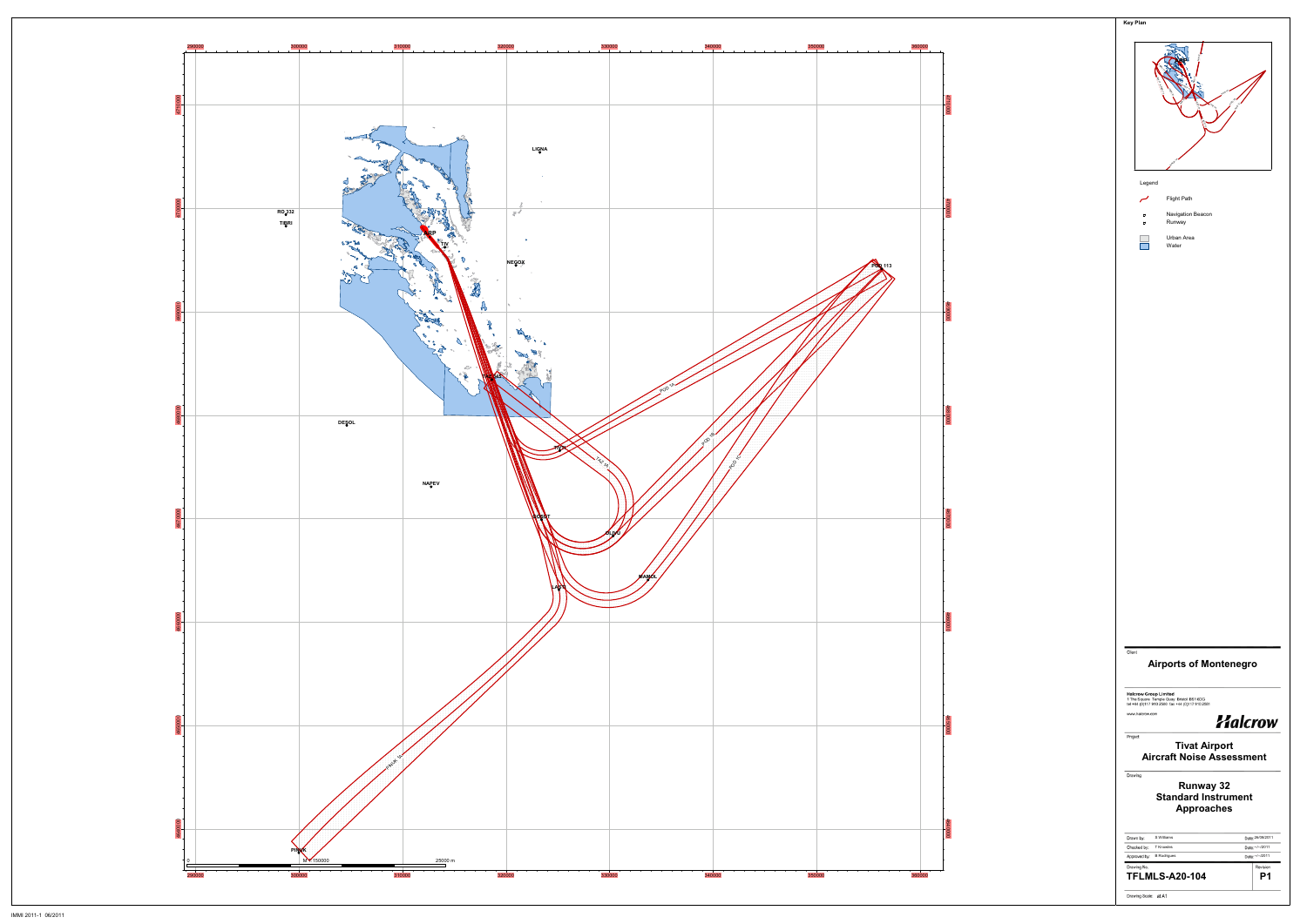

|        | <b>Key Plan</b>                                                                                                             |
|--------|-----------------------------------------------------------------------------------------------------------------------------|
|        | r.                                                                                                                          |
|        |                                                                                                                             |
|        | Legend                                                                                                                      |
|        | Flight Path                                                                                                                 |
|        | Navigation Beacon<br>o<br>Runway<br>o                                                                                       |
|        | Urban Area<br>Water                                                                                                         |
|        |                                                                                                                             |
|        |                                                                                                                             |
|        |                                                                                                                             |
|        |                                                                                                                             |
|        |                                                                                                                             |
|        |                                                                                                                             |
|        |                                                                                                                             |
|        |                                                                                                                             |
|        |                                                                                                                             |
|        |                                                                                                                             |
|        |                                                                                                                             |
|        |                                                                                                                             |
|        |                                                                                                                             |
|        |                                                                                                                             |
|        |                                                                                                                             |
|        |                                                                                                                             |
|        |                                                                                                                             |
|        |                                                                                                                             |
|        |                                                                                                                             |
|        |                                                                                                                             |
|        |                                                                                                                             |
| Client | <b>Airports of Montenegro</b>                                                                                               |
|        | <b>Halcrow Group Limited</b><br>1 The Square Temple Quay Bristol BS1 6DG<br>tel +44 (0)117 910 2580 fax +44 (0)117 910 2581 |
|        | www.halcrow.com<br>Halcrow                                                                                                  |
|        | Project                                                                                                                     |
|        |                                                                                                                             |
|        | <b>Tivat Airport</b><br><b>Aircraft Noise Assessment</b>                                                                    |
|        | Drawing                                                                                                                     |
|        | Runway 14<br><b>Standard Instrument</b><br><b>Departures</b>                                                                |
|        | S Williams<br>Date: 26/08/2011<br>Drawn by:                                                                                 |
|        | Checked by:<br>T Knowles<br>Date: -- /-- /2011<br>Date: -- /-- /2011<br>Approved by:<br><b>B</b> Rodrigues                  |
|        | Drawing No.<br>Revision<br><b>TFLMLS-A20-101</b><br>P <sub>1</sub>                                                          |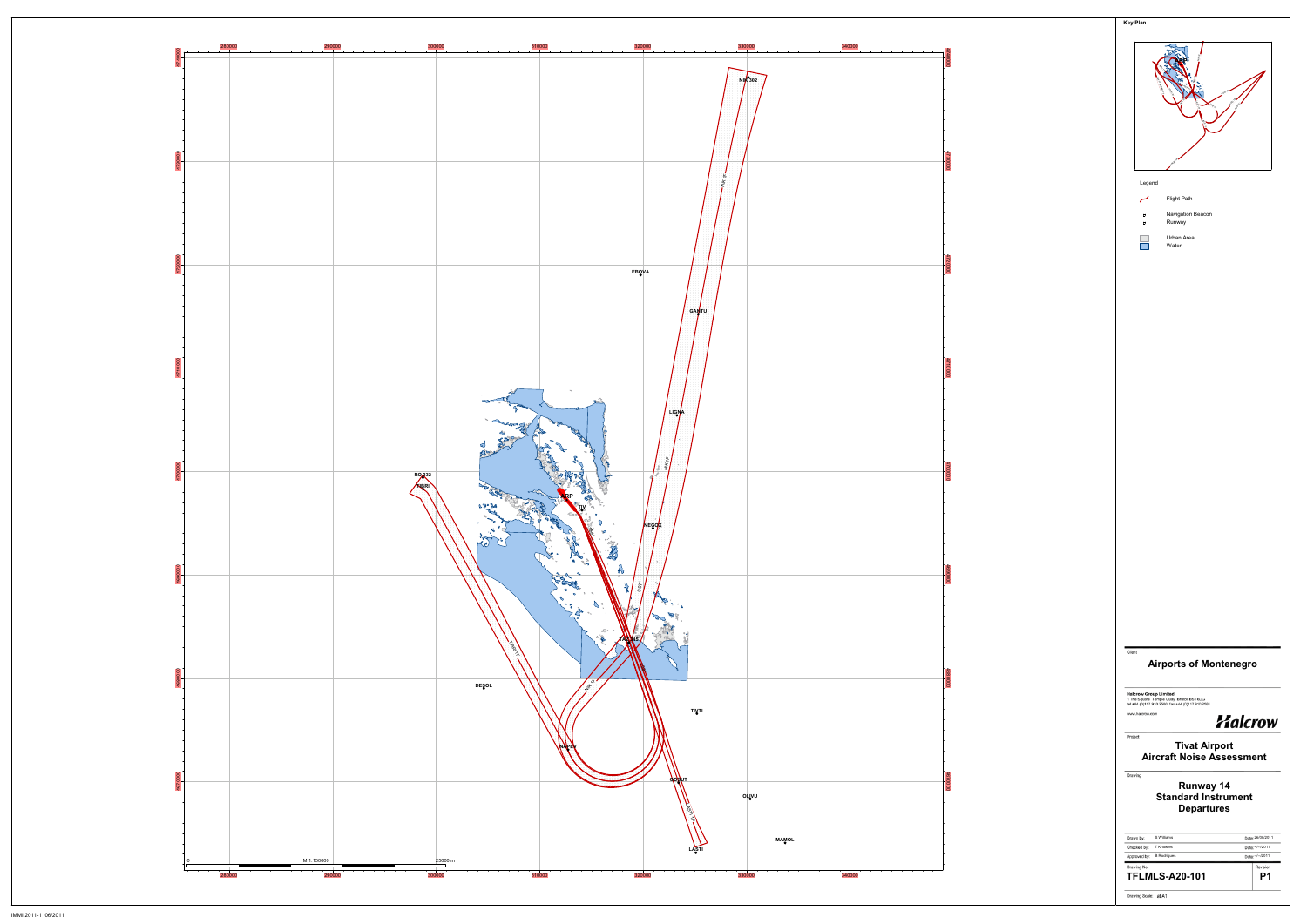

|         | Key Plan                                                                                                                                                                                                                                                                                                                             |
|---------|--------------------------------------------------------------------------------------------------------------------------------------------------------------------------------------------------------------------------------------------------------------------------------------------------------------------------------------|
| 4705000 |                                                                                                                                                                                                                                                                                                                                      |
| 470000C | Legend<br>Flight Path<br>Navigation Beacon<br>a<br>Runway<br>o<br>Urban Area<br>Water                                                                                                                                                                                                                                                |
|         |                                                                                                                                                                                                                                                                                                                                      |
| 100969  |                                                                                                                                                                                                                                                                                                                                      |
| 4690000 |                                                                                                                                                                                                                                                                                                                                      |
| 4685000 | Client<br><b>Airports of Montenegro</b><br><b>Halcrow Group Limited</b><br>1 The Square Temple Quay Bristol BS1 6DG<br>tel +44 (0)117 910 2580 fax +44 (0)117 910 2581<br>www.halcrow.com<br><b>Halcrow</b><br>Project<br><b>Tivat Airport</b><br><b>Aircraft Noise Assessment</b><br>Drawing<br>Runway 14<br><b>Visual Approach</b> |
| 4680000 | S Williams<br>Date: 26/08/2011<br>Drawn by:<br>Checked by:<br>T Knowles<br>Date: -- /-- /2011<br>Approved by:<br><b>B</b> Rodrigues<br>Date: -/--/2011<br>Drawing No.<br>Revision<br><b>TFLMLS-A20-102</b><br>P1<br>Drawing Scale: at A1                                                                                             |